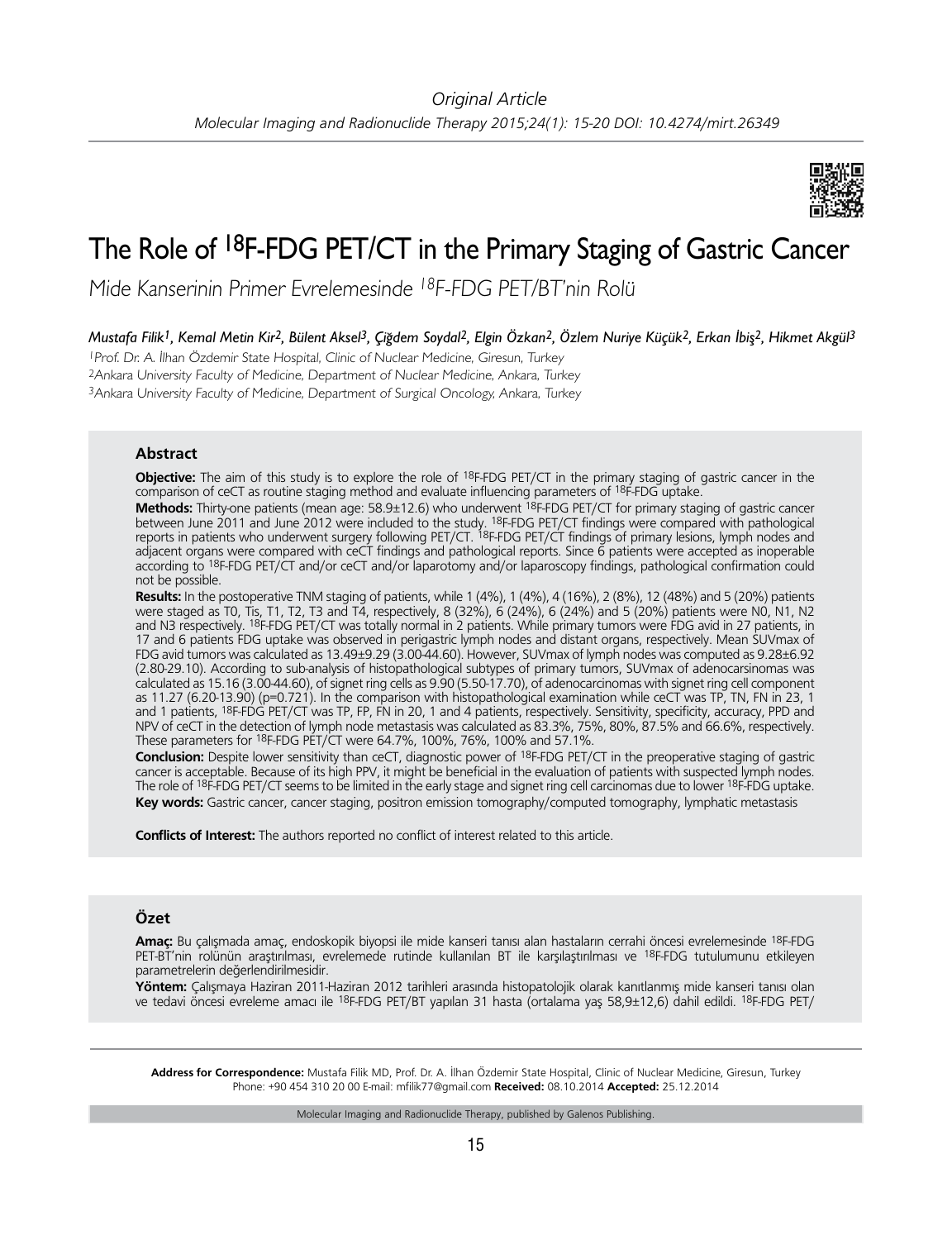BT sonrası operasyon uygulanan hastalarda PET/BT bulguları hastaların PET/BT sonrası yapılan operasyonlarına ait patoloji raporları ile karşılaştırıldı. Primer lezyon, lenf nodları ve komşu organlara ait 18F-FDG PET/BT ve BT bulguları patoloji sonuçları ile karşılaştırıldı. Altı hastada ise 18F-FDG PET/BT ve BT bulguları ya da laparotomi ve/veya laparoskopi ile inoperabilite kararı verildiğinden primer lezyon ve lenf nodlarına ait verilerin patoloji sonuçları ile karşılaştırması yapılamadı.

**Bulgular:** Hastalar postoperatif histopatoloji sonuçları ile TNM evrelemesine göre değerlendirildiğinde, 1 hasta T0 (%4), 1 hasta Tis (%4), 4 hasta T1 (%16), 2 hasta T2 (%8), 12 hasta T3 (%48), 5 hasta T4 (%20) olarak saptandı. Cerrahi sonrası N evresine göre ise 8 hasta N0 (%32), 6 hasta N1 (%24), 6 hasta N2 (%24), 5 hasta N3 (%20) olarak kabul edildi. 18F-FDG PET/ BT, 2/31 hastada normal, 27/31 hastada midede primer tümörde, 17/31 hastada perigastrik lenf nodlarında, 6/31 hastada uzak organda patolojik <sup>18</sup>F-FDG tutulumu olarak raporlandı. Midede primer lezyonda <sup>18</sup>F-FDG tutulumu izlenen hastaların ortalama SUVmax değeri 13,49±9,29 (3,00-44,60) olarak hesaplanırken, lenf nodunda aktivite tutulumu izlenen hastaların ortalama SUVmax değeri 9,28±6,92 (2,80-29,10) olarak hesaplandı. Hastaların histopatolojik tanılarına göre primer tümörde 18F-FDG tutulumu incelendiğinde, ortalama SUVmax, adenokarsinomda 15,16 (3,00-44,60), taşlı yüzük hücreli karsinomda 9,90 (5,50-17,70), taşlı yüzük hücre komponenti bulunduran adenokarsinomda 11,27 (6,20-13,90) olarak hesaplandı (p=0,721). BT sonuçlarının postoperatif histopatoloji sonuçları ile karşılaştırıldığında, primer lezyonun saptanmasında BT 23/25 hastada GP, 1/25 hastada GN, 1/25 hastada ise YN olarak değerlendirildi. 18F-FDG PET/BT ise, 20/25 hasta GP, 1/25 hasta YP, 4/25 hasta YN olarak değerlendirildi. BT'nin lenf nodu metastazını saptamada duyarlılık, özgüllük, doğruluğu, PPD ve NPD'si sırasıyla, %83,3, %75, %80, %87,5, %66,6 olarak hesaplandı. 18F-FDG PET/BT'nin lenf nodu metastazını saptamada duyarlılık, özgüllük, doğruluğu, PPD ve NPD'si sırasıyla %64,7, %100, %76, %100, %57,1 olarak hesaplandı.

**Sonuç:** Mide kanserinin cerrahi öncesi evrelemesinde 18F-FDG PET/BT'nin tanısal gücü BT'ye göre düşük olmakla birlikte kıyaslanabilir düzeydedir. Bölgesel lenf nodlarının değerlendirilmesinde, PPD'nin yüksek olması nedeni ile BT'de şüpheli lenf nodu saptanan hastaların değerlendirilmesinde yararlı olabilir. Diğer histolojik alt tiplere göre düşük düzeyde 18F-FDG tutulumu izlenen taşlı yüzük hücreli karsinomalı ve erken evre mide kanserli olguların cerrahi öncesi evrelemesinde <sup>18</sup>F-FDG PET/BT'nin rolü sınırlı görünmektedir.

**Anahtar Kelimeler:** Mide kanseri, kanser evrelemesi, pozitron emisyon tomografi/bilgisayarlı tomografi, lenfatik metastaz

**Çıkar Çatışması:** Yazarlar bu makale ile ilgili olarak herhangi bir çıkar çatışması bildirmemiştir.

# **Introduction**

Gastric cancer is the one of the commonest cancers worldwide. Moreover, it is the most common and fatal cancer in most Eastern Countries. While incidence of gastric cancer has a decreasing trend, esophageal and gastroesophageal junction cancers have been increasing (1,2). About 80% of gastric cancer patients have been diagnosed in the advanced stage of the disease (3).

Curative surgical resection is the only method for taking disease under control. The primary aim of curative surgery is not letting to leave any microscopic or macroscopic tumor left with appropriate lymphadenectomy and gastric resection. Mortality rate due to surgical procedures is about 1%. To decrease mortality and morbidity rates, inclusion of only appropriate candidates for surgical procedure and selection of appropriate lymph node dissection (D1, D2 or D3) accompanying gastric resection are mandatory. For these reasons, characterization of disease and correct preoperative staging of patients are very important. Contrast enhanced computed tomography (ceCT), magnetic resonance imaging (MRI), endoscopic ultrasound (EUS), laparoscopy and peritoneal fluid cytology are the choice of the techniques for the staging of gastric cancer (4,5,6). Although it is the standard method for preoperative staging of gastric cancer, ceCT has limitations in the detection of peritoneal implants and regional lymph node metastases (7,8).

The routine use of 18-Flouro-Deoxyglucose (FDG) positron emission tomography (PET)/computed

tomography (CT) in the imaging of upper gastrointestinal system malignancies has been increased in the last decade. In esophageal cancer patients, 18F-FDG PET/CT could help to discriminate resectable and unresectable disease and prevent unnecessary surgical procedures (9). Prognostic value of 18F-FDG PET/CT and its role in the chemotherapy response evaluation have been demonstrated (10,11,12,13). Contrarily, its role in the gastric cancer is controversial. First limitation of 18F-FDG PET/CT arises from variable and sometimes intense physiological uptake in the gastric mucosa. Moreover acute inflammatory causes such as gastritis can be reasons for false positive FDG uptake (14,15,16). Additionally, in the different subtypes of gastric cancer, 18F-FDG uptake can be altered due to different expressions of glucose transport proteins (17).

Several studies have been designed to investigate the role of 18F-FDG PET or 18F-FDG PET/CT in comparison with ceCT in the preoperative staging of gastric cancer. In the first studies, it has been showed that sensitivity of 18F-FDG PET/CT is lower and specificity is higher than CT in the detection of regional and distant lymph node metastases (18,19,20). Although National Comprehensive Cancer Network (NCCN) recommends the use of 18F-FDG PET/CT in the preoperative staging of gastric cancer, there is no consensus on its benefit (21).

The aim of this study is explore the role of 18F-FDG PET/ CT in the primary staging of gastric cancer in comparison with ceCT as routine staging method and evaluate influencing parameters of 18F-FDG uptake.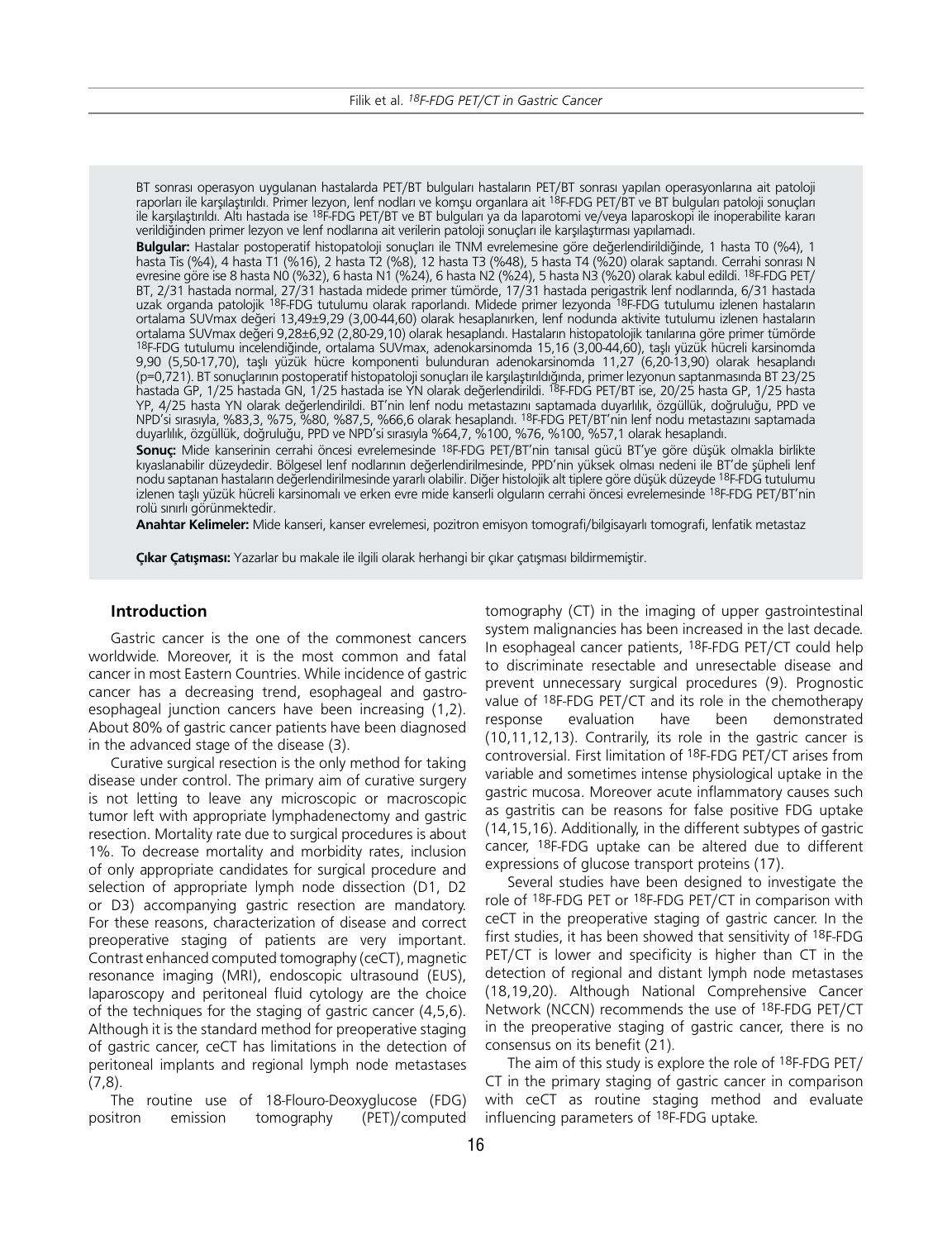#### **Material and Methods**

#### **Patients**

Thirty-one patients (mean age: 58.9±12.6 years) who underwent 18F-FDG PET/CT for primary staging of gastric cancer between June 2011 and June 2012 were included in the study. Diagnosis of all patients had been proved by endoscopic and histopathological examination of upper gastrointestinal system.

#### **18F-FDG PET/CT Imaging**

PET/CT images were acquired with GE Discovery ST PET/ CT scanner. Patients fasted at least 6 hours before imaging and blood glucose levels were checked. Those with a blood glucose level above 150 mg/dL did not undergo scanning. Oral contrast was given to all patients. Images from the vertex to the proximal femur were obtained while the patients were in the supine position. Whole body 18F-FDG PET/CT imaging was performed approximately 1 hour after an intravenous injection of 8-10 mCi 18F-FDG. During the waiting period, patients rested in a quiet room without taking any muscle relaxants. PET images were acquired for 4 minutes per bed position. Emission PET images were reconstructed with non-contrast CT images. CT images were also obtained from the patient's integrated 18F-FDG PET/CT with the use of a standardized protocol of 140 kV, 70 mA, tube rotation time of 0.5 s per rotation, a pitch of 6 and a slice thickness of 5 mm. Patients were allowed to breathe normally during the procedure. Attenuation-corrected PET/ CT fusion images were reviewed in three planes (transaxial, coronal and sagittal) on a Xeleris Workstation 4.2 (GE Medical Systems).

#### **Image Analysis**

18F-FDG PET/CT images were evaluated visually and semi-quantitatively in three planes (trans-axial, coronal and sagittal). Anatomical confirmation of lesions with higher uptake than adjacent tissues and blood pool activity has been performed by low dose CT images.

#### **Data Analysis**

18F-FDG PET/CT findings were compared with pathological reports in patients who underwent surgery following PET/CT. 18F-FDG PET/CT findings of primary lesions, lymph nodes and adjacent organs were compared with ceCT findings and pathological reports. In 6 patients who were accepted as inoperable according to 18F-FDG PET/CT and/or ceCT and/or laparotomy and/or laparoscopy findings, pathological confirmation could not be possible.

#### **Statistical Analysis**

18F-FDG uptake of primary tumors and abdominal lymph nodes were analyzed. Because gastric cancer diagnoses had been proved before PET/CT imaging, sensitivity and specificity of 18F-FDG PET/CT in distinguishing benign and malign lesions could not be evaluated. However SUVmax of primary lesions according to histopathological subtype have been compared. Sensitivity, specificity, positive predictive value (PPV), negative predictive value (NPV) and accuracy of 18F-FDG PET/CT in the detection of lymph node

metastasis have been calculated. Fisher Exact test was used in the comparison of CT and 18F-FDG PET/CT findings. Kruskal-Wallis Test was performed in the comparison of relationship between SUVmax of primary lesions and lymph nodes based on histopathological subtypes.

### **Results**

During the study period, 31 patients (24 M; 7 F, mean age: 58.9±12.6 years) underwent 18F-FDG PET/CT for staging of gastric cancer. Twenty-five patients underwent curative surgery including gastrectomy and lymph node dissection following PET/CT. Six patients have been accepted inoperable. Postoperative histopathological examination results of 14, 4, 4, 1, 1 and 1 patients were adenocarcinoma, signet ring cell carcinoma, adenocarcinoma with signet ring cell component, papillary adenocarcinoma, adenosquamous carcinoma and intestinal metaplasia without residual tumor, respectively.

In the postoperative TNM staging of patients, while 1 (4%), 1 (4%), 4 (16%), 2 (8%), 12 (48%) and 5 (20%) patients were staged as T0, Tis, T1, T2, T3 and T4, respectively, 8 (32%), 6 (24%), 6 (24%) and 5 (20%) patients were N0, N1, N2 and N3 respectively. Twenty percent (n=5) of the patients was early stage gastric cancer (T1, N any). Inoperability decision was taken by peritoneal fluid cytology in 2, by ceCT and PET/CT findings in 2, by liver wedge resection in 1 and detection of adjacent organ involvement during laporotomy in 1 patient.

All the patients underwent abdominal ceCT before PET/ CT. While ceCT was normal in 2 patients, increase in wall thickness or gastric mass was detected in 29, perigastric/ abdominal lymph nodes in 21, distant organ metastases in 8 and peritonitis carcinoma in 1 patient.

18F-FDG PET/CT was normal in 2 patients. Postoperative histopathological reports of these patients were multifocal intramucosal adenocarcinoma (Tis) and signet ring cell carcinoma. Pathological 18F-FDG uptake was detected in primary tumor in 27, perigastric lymph nodes in 17 and distant organs in 6 patients. In two patients with non-FDG avid primary tumor, lymph node or distant organ metastases were FDG avid. Mean SUVmax of FDG avid primary tumors and lymph nodes were calculated as 13.49±9.29 (3.00- 44.60) and 9.28±6.92 (2.80-29.10), respectively. Mean SUVmax of T1, T3 and T4 patients were 11.66 (3.00-25.30), 16.31 (4.60-44.60) and 10.32 (5.5-18.70), respectively (p=0.824). According to comparison of histopathological subtypes, mean SUVmax of adenocarcinomas, signet ring cell carcinomas and adenocarcinomas with signet ring cell component were 15.16 (3.00-44.60), 9.90 (5.50-17.70) and 11.27 (6.20-13.90), respectively (p=0.721) (Figure 1). 18F-FDG PET/CT detected lymph node metastases in 1 (20%) patient with T1, 2 (100%) patients with T2, 9 (75%) with T3 and 5 (100%) patients with T4 tumor. Mean SUVmax of N1, N2 and N3 patient was calculated as 13.62 (7.80-29.10), 7.63 (4.50-10.50) and 6.19 (2.80-8.79) (p=0.73).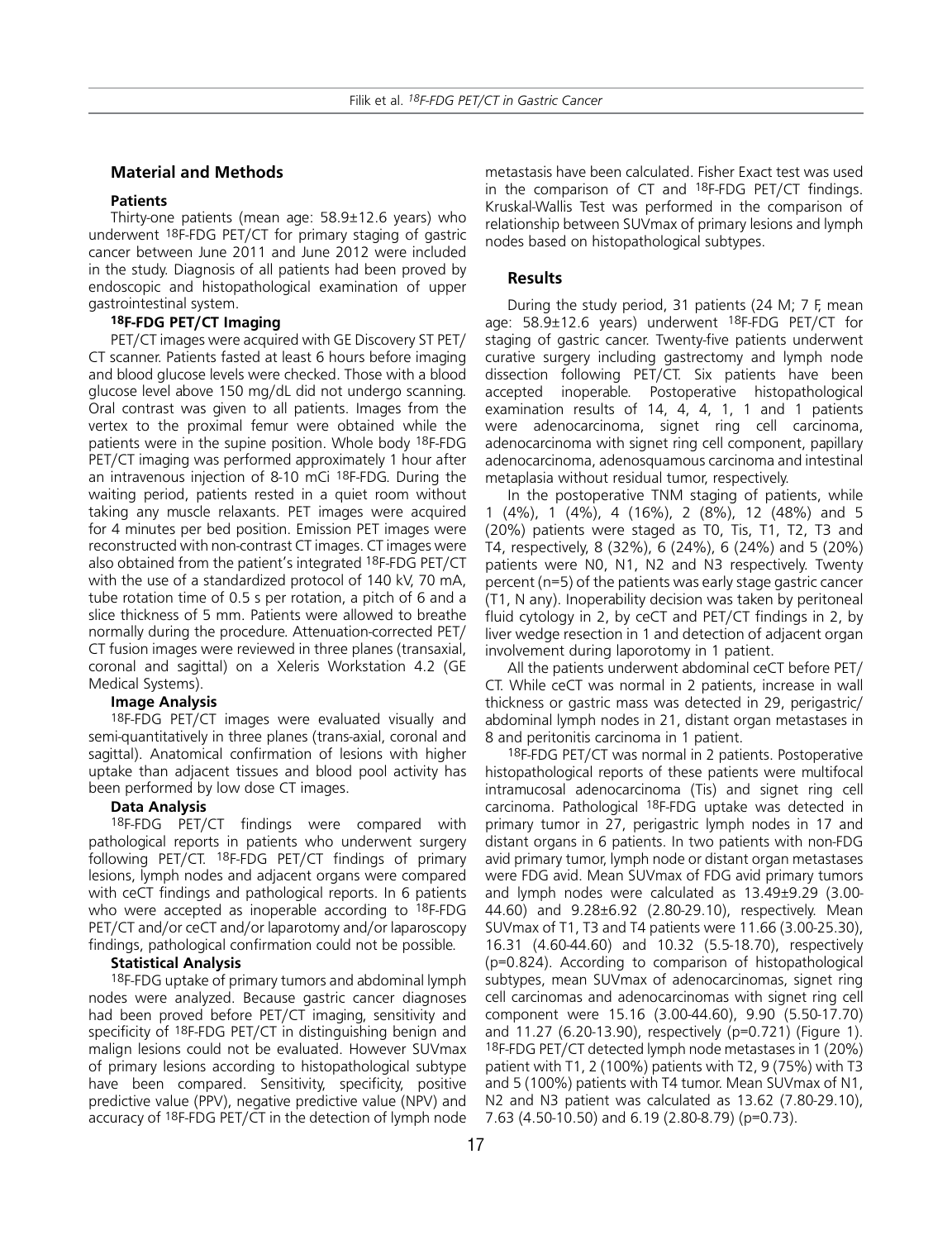In the detection of primary lesion, while ceCT was TP, TN and FN in 23, 1 and 1 patients, PET/CT was TP, FP and FN in 20, 1 and 4 patients, respectively. Postoperative histopathological examination of 1 FP patient was chronic atrophic gastritis with intestinal metaplasia. In the histopathological examination, signet ring cell carcinoma, early stage adenocarcinoma (T1N1), advanced stage adenocarcinoma (T3N1) and multifocal intramucosal adenocarcinoma (Tis) were detected in FN patients.

In the evaluation of the detection of lymph node metastasis, ceCT was TP, FP, TN and FN in 14, 2, 6 and 3 patients and 18F-FDG PET/CT was TP, TN and FN in 11, 8 and 6 patients, respectively (Table 1). Sensitivity, specificity, accuracy, PPV and NPV of ceCT in the detection of lymph node metastasis was calculated as 83.3%, 75%, 80%, 87.5% and 66.6%, respectively (Table 2). These parameters were 64.7%, 100%, 76%, 100% and 57.1%, for PET/CT respectively.

In the postoperative histopathological examinations, peritoneal metastases were detected in 5 patients. ceCT and 18F-FDG PET/CT could not detect peritoneal metastases of these patients.

18F-FDG uptake was seen in distant organs in 6 patients (liver: 2, lung: 2, adrenal gland: 1, bone: 2 and distant lymph nodes: 2 patients). Four out of 6 patients have been accepted as inoperable. 18F-FDG PET/CT was FP in one patient with uptake in adrenal gland. Additionally 18F-FDG PET/CT could not detect liver metastasis and peritoneal metastasis in 2 patients.

# **Discussion**

Successful preoperative staging of gastric cancer is crucial for evaluation of curability of disease and selection of reasonable treatment options. ceCT still has an important



**Figure 1.** SUVmax of primary lesions and lymph nodes according to histopathological subtypes

role in this purpose. However ceCT has some limitations in the evaluation of lymph node metastasis, peritoneal involvement and hematological dissemination. 18F-FDG PET/ CT has been performed in the preoperative staging of several cancers as well as detection of recurrent disease. Recently, 18F-FDG PET/CT has been used for detection of recurrent gastric cancer with its comparable accuracy with ceCT (22).

Routine use of 18F-FDG PET/CT in the preoperative staging of several cancers has been increasing. However its benefit in the staging of gastric cancer is still controversial. In the first clinical studies, sensitivity, specificity and accuracy of 18F-FDG PET/CT in the detection of primary tumor has been reported as 93%, 100% and 95%, respectively (23). In the following studies, its sensitivity in the detection of primary tumor and recurrence has been found as low as 60% (24,25,26). Young KE et al. reported sensitivity of PET/CT and ceCT as 93% and 90% in the detection of primary tumor in advanced stage gastric cancer (18). In our study primary tumor was detected with ceCT in 23 and by 18F-FDG PET/CT in 20 patients. In previous studies detection rate of ceCT for primary tumor in early stage patients have been reported low (26-53%) (27,28). Shimizu K et al. have found that detection rate of mucosal cancers is lower than those are submucosal (16.6 vs 68.8%) (29). Similarly, Tae et al. have reported that detection rate of mucosal cancers is 35% while it is 58.8% in submucosal ones (30). In our study, postoperative histopathological reports of 2 out of 4 patients with FN result revealed early stage gastric cancer. Early stage gastric cancer (ESGC) is described as adenocarcinoma limited in mucosa or submucosa without regarding lymph node metastasis. In the studies that are designed to evaluate lymph node metastases rates in ESGC, mean lymph node metastasis rates have been reported between 10% and 20% (31,32). We found higher lymph node metastasis rate in our study (20%).

**Table 1. Comparison of 18F-FDG PET/CT findings and histopathology in the evaluation of lymph node metastasis**

| Histopathology | 18F-FDG PET-CT |              |  |  |
|----------------|----------------|--------------|--|--|
|                | Positive (n)   | Negative (n) |  |  |
| Metastatic     | 11             |              |  |  |
| Nonmetastatic  |                |              |  |  |

**Table 2. Sensitivity, specificity, accuracy, positive predictive value and negative predictive value of computerized tomography and 18F-FDG PET/CT in the detection of lymph nodes metastasis** 

|                     | Sensitivity<br>(%) | <b>Specificity</b><br>(%) | Accuracy<br>(%) | <b>PPV</b><br>(%) | <b>NPV</b><br>(%) |
|---------------------|--------------------|---------------------------|-----------------|-------------------|-------------------|
| $\subset$           | 83.3               | 75                        | 80              | 87.5              | 66.6              |
| $18F-FDG$<br>PET/CT | 64.7               | 100                       | 76              | 100               | 571               |

PPV: Positive predictive value, NPV: Negative predictive value CT: Computerized tomography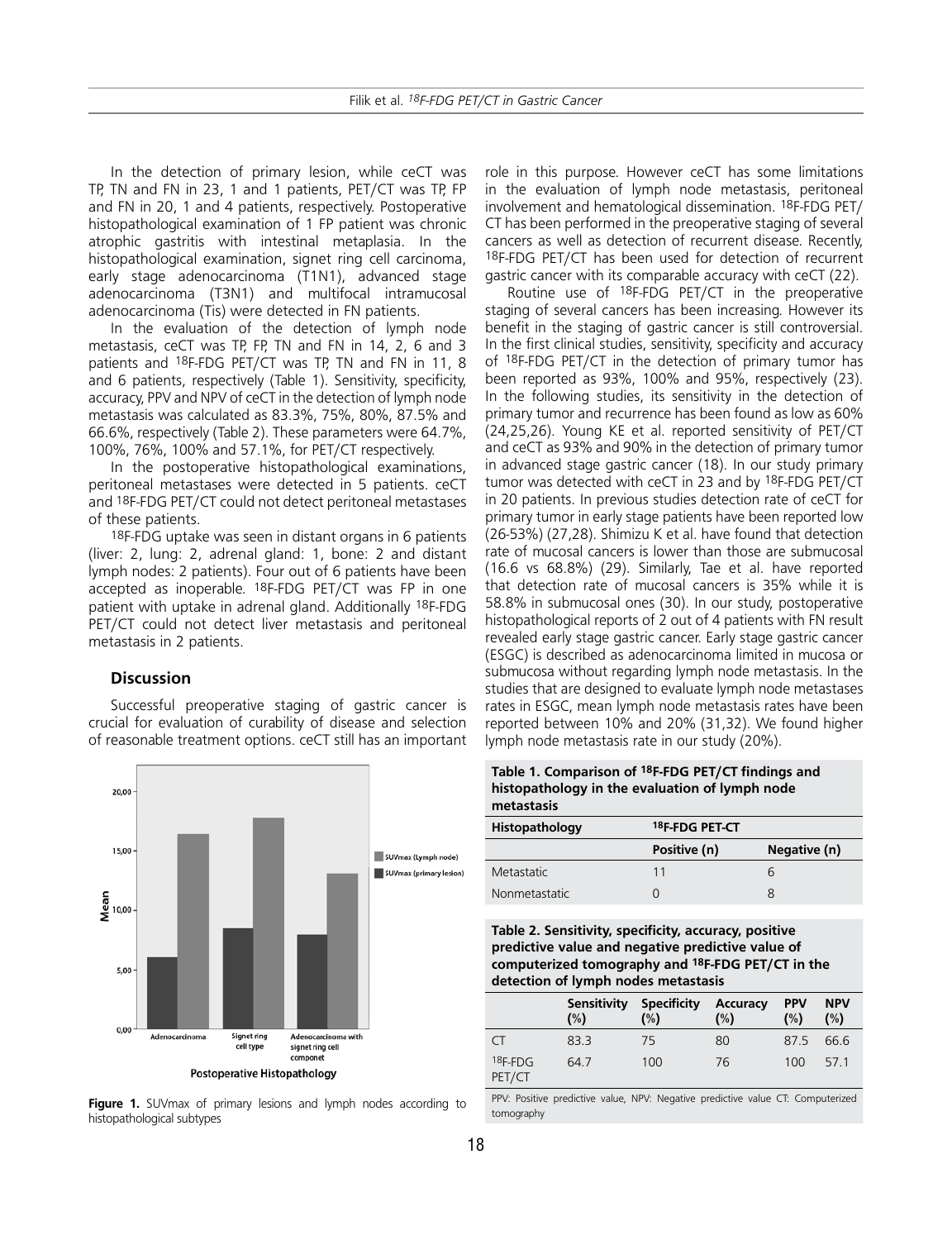Cellular 18F-FDG uptake is mostly related to glucose transporter I (GLUT-1) expression level. Although almost every type of cells expresses GLUT-1, malignant cells express higher levels. Exceptionally, GLUT-1 expression is very low in signet ring cell and mucinous carcinomas (33). For this reason, histological subtype of gastric cancer highly affects the detection rates of primary tumor and its metastases by 18F-FDG PET/CT. In a few studies lower detection rate of signet ring cell carcinoma has been reported (35.3%) (30,34,35). Similarly, in our study, 25% of patients without FDG uptake had signet ring cell carcinoma. In accordance with the literature, we found higher mean SUVmax in adenocarcinomas than signet ring cell carcinoma. However difference between subgroups has not reached to significant level.

Sensitivity of 18F-FDG PET in the detection of lymph node metastasis is low due to limited spatial resolution of PET. Moreover, evaluation of perigastric lymph nodes could be difficult related to high uptake of primary tumor or normal stomach wall (36). Specificity and sensitivity of 18F-FDG PET in the detection of lymph node metastasis have been reported as 21-40% and 89-100% (37,38). Combined 18F-FDG PET/CT systems can localize primary tumor and lymph nodes more precisely and give anatomical and functional information together. In the literature, sensitivity and specificity of <sup>18</sup>F-FDG PET/CT in the detection of lymph node metastasis have been reported as 41-51% and 86-100% (18,30). Similarly to the literature we found sensitivity and specificity of 18F-FDG PET/CT in the detection of lymph node metastasis as 64.7% and 100%. FDG-PET has a better positive predictive value for lymph node metastasis in comparison with CT, which may alter planning of therapy, as treatment strategy changes due to especially N3 lymph node metastasis from curative surgery to a palliative strategy (36). Inclusion of intravenous contrast agent enhanced CT protocols during PET/CT procedures could increase sensitivity of 18F-FDG PET/CT especially in the distinguishing perigastric lymph nodes (18). Presence of peritoneal metastasis has been accepted as distant organ metastasis according to recent TNM staging system. Sensitivity of PET and ceCT in the detection of peritoneal metastasis has been reported as 20-35% and 50-77%, respectively (18,19,20). Despite of its low sensitivity, specificity of 18F-FDG PET/CT in the detection of peritoneal metastases is relatively higher than ceCT (between 63- 99%, median 88.5%). Combined usage of high sensitivity ceCt and high specificity PET might be more appropriate than to use them alone. Unnecessary surgical procedures might be avoided by addition of diagnostic laparoscopy in patients with suspected findings (36). Surprisingly, in our study none of patients with peritoneal metastasis could be revealed with ceCT or 18F-FDG PET/CT.

There are some limitations of this study. Firstly patient number is limited to perform more detailed statistical analysis. Secondly, because 18F-FDG PET/CT was performed in patients with endoscopically proven gastric cancer, we could not analyze its role in the detection of primary tumor.

#### **Conclusion**

Despite its lower sensitivity than ceCT, diagnostic power of 18F-FDG PET/CT in the preoperative staging of gastric cancer is acceptable. Because of its high PPV, it might be beneficial in the evaluation of patients with suspected lymph nodes. The role of 18F-FDG PET/CT seems to be limited in the early stage and signet ring cell carcinomas due to lower 18F-FDG uptake.

# **References**

- 1. Blot WJ, Devesa SS, Kneller RW, Fraumeni JF Jr. Rising incidence of adenocarcinoma of the esophagus and gastric cardia. JAMA 1991;265:1287-1289.
- 2. Yang GY, Ott K. Accomplishments in 2008 in the management of esophageal cancer. Gastrointest Cancer Res 2009;3:53-57.
- 3. Roukos DH. Current status and future perspectives in gastric cancer management. Cancer Treat Rev 2000;26:243-255.
- 4. Abdalla EK, Pisters PW. Staging and preoperative evaluation of upper gastrointestinal malignancies. Semin Oncol 2004;31:513-529.
- 5. Kwee RM, Kwee TC. Imaging in local staging of gastric cancer: A systematic review. J Clin Oncol 2007;25:2107-2116.
- 6. Weber WA, Ott K. Imaging of esophageal and gastric cancer. Semin Oncol 2004;31:530-541.
- 7. Miller FH, Kochman ML, Talamonti MS, Ghahremani GG, Gore RM. Gastric cancer. Radiologic staging. Radiol Clin North Am 1997;35:331-349.
- 8. Fukuya T, Honda H, Hayashi T, Kaneko K, Tateshi Y, Ro T, Maehara Y, Tanaka M, Tsuneyoshi M, Masuda K. Lymph-node metastases: efficacy for detection with helical CT in patients with gastric cancer. Radiology 1995;197:705-711.
- Kostakoglu L, Agress H Jr, Goldsmith SJ. Clinical role of FDG PET in evaluation of cancer patients. Radio Graphics 2003;23:315-340.
- 10. Pan L, Gu P, Huang G, Xue H, Wu S. Prognostic significance of SUV on PET/CT in patients with esophageal cancer: a systematic review and meta-analysis. Eur J Gastroenterol Hepatol 2009;21:1008-1015.
- 11. Weber WA, Ott K, Becker K, Dittler HJ, Helmberger H, Avril NE, Meisetschlager G, Busch R, Siewert JR, Schwaiger M, Fink U. Prediction of response to preoperative chemotherapy in adenocarcinomas of the esophagogastric junction by metabolic imaging. J Clin Oncol 2001;19:3058-3065.
- 12. Ott K, Weber WA, Lordick F, Becker K, Busch R, Herrmann K, Wieder H, Fink U, Schwaiger M, Siewert JR. Metabolic imaging predicts response, survival, and recurrence in adenocarcinomas of the esophagogastric junction. J Clin Oncol 2006;24:4692-4698.
- 13. Lordick F, Ott K, Krause BJ, Weber WA, Becker K, Stein HJ, Lorenzen S, Schuster T, Wieder H, Herrmann K, Bredenkamp R, Höfler H, Fink U, Peschel C, Schwaiger M, Siewert JR. PET to assess early metabolic response and to guide treatment of adenocarcinoma of the oesophagogastric junction: the MUNICON phase II trial. Lancet Oncol 2007;8:797-805.
- 14. Mochiki E, Kuwano H, Katoh H, Asao T, Oriuchi N, Endo K. Evaluation of 18F-2-deoxy-2-fluoro-D-glucose positron emission tomography for gastric cancer. World J Surg 2004;28:247-253.
- 15. Koga H, Sasaki M, Kuwabara Y, Hiraka K, Nakagawa M, Abe K, Kaneko K, Hayashi K, Honda H. An analysis of the physiological FDG uptake pattern in the stomach. Ann Nucl Med 2003;17:733-738.
- 16. Takahashi H, Ukawa K, Ohkawa N, Kato K, Hayashi Y, Yoshimoto K, Ishiyama A, Ueki N, Kuraoka K, Tsuchida T, Yamamoto Y, Chino A, Uragami N, Fujisaki J, Igarashi M, Fujita R, Koyama M, Yamashita T. Significance of 18F-2- deoxy-2-fluoro-glucose accumulation in the stomach on positron emission tomography. Ann Nucl Med 2009;23:391-397.
- 17. Mukai K, Ishida Y, Okajima K, Isozaki H, Morimoto T, Nishiyama S. Usefulness of preoperative FDG-PET for detection of gastric cancer. Gastric Cancer 2006;9:192-196.